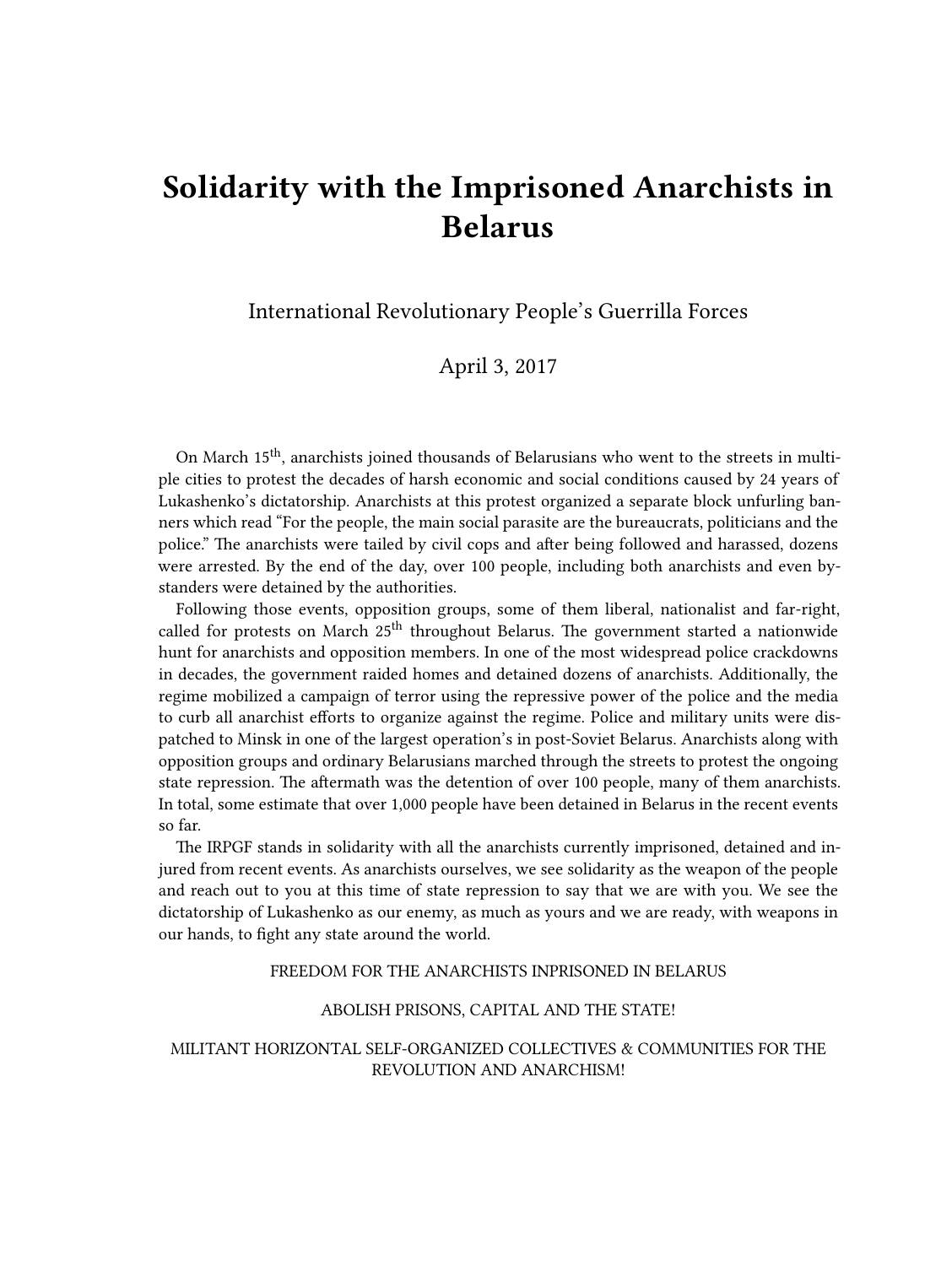International Revolutionary People's Guerrilla Forces